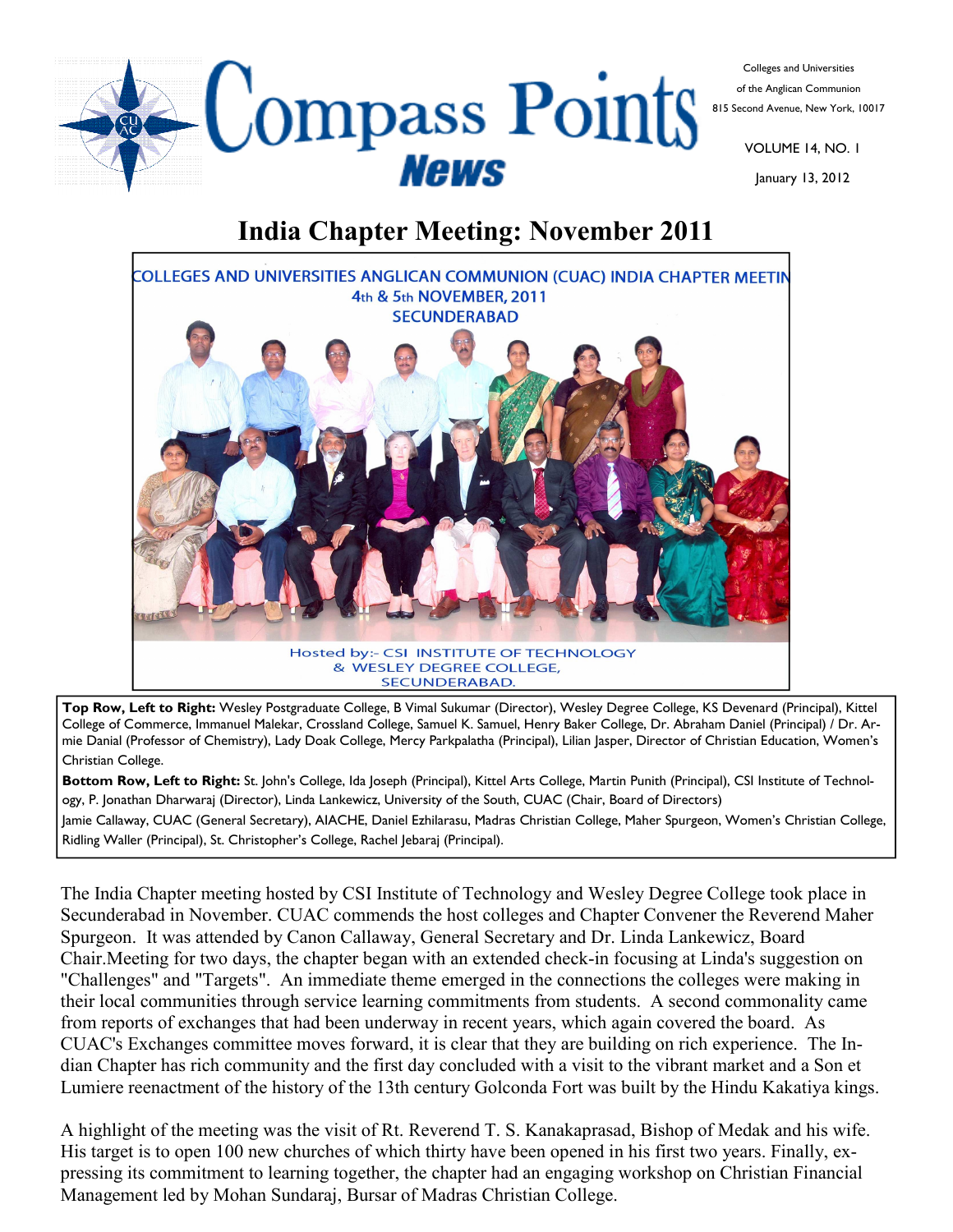# HORIZONS



**The Rev. Canon James G. Callaway General Secretary** 

In our visit to the CUAC Indian chapter in November, Dr. Lankewicz and I took part in a panel on *Engaging Diversity* as part of Isabella Thoburn College's 125th Anniversary. When it was still illegal to educate women in India, a twentyseven year old missionary from America gathered eight Muslim women in a rented room in Lucknow and started what became the first women's college in Asia. As much as Christian colleges value diversity, we must acknowledge that in our contemporary context, many in society see diversity as part of the problem rather than part of the solution. While these trends are regressive against the gains of many years, they are not new at all. In fact, the startling velocity of instant communication and the economic pressure of a global recession, which has heightened unemployment and fear of job loss are storm clouds stirring up fear of diversity. But despite these omens, what is the opportunity for higher education in Engaging Diversity?

Great church-based colleges like Isabella Thoburn and the other colleges and universities of CUAC do not teach faith. They espouse values for the students and staff of all faiths as well as those who have none. Like the ten pillars on the portico at Isabella Thoburn, which stand for their ten core values, our colleges and universities can form the next generation with values to shape their lives and change their communities.

In India we found such rich layers of kingdoms and cultures coming together, in peoples, languages, dress, food and religions that developed and flourish on that sub-continent. But we have to ask, if the fact and exposure to diversity is

perceived as part of the problem or the solution?

Engaging diversity I argue is a learned behavior that only comes in painful steps of discovery:

-- it is best fostered with modeling from others we care about deeply;

-- it is hard work that takes dedication, humility and patience;

-- it is never, never completed but only evolves to challenges of greater depth.

No wonder it is so precious, hard to find and fragile. As the Psalmist says in Psalm 133: "*Oh, how good and pleasant it is, When brethren live together in unity*." But we have to remember that the Psalmist says it is good -- not that it is easy. So if prejudice and fear are "taught before... seven or eight", how do we learn to engage diversity?



Jamie and Linda meeting with students at St. Christopher's College in Chennai

Staying with my own context, in the U.S. college is the usual time when young people's education breaks free from the gravitational pull of upbringing and family. We have to remember that diversity is not necessarily a value in modern higher education at all. In fact the most elite colleges can often be the most insular and exclusive. The question always is: what are your values?

Church based colleges start from a different place with the Lord's Great Commandment, "You shall love the Lord your God with all your heart, mind and soul and you shall love your neighbor as yourself."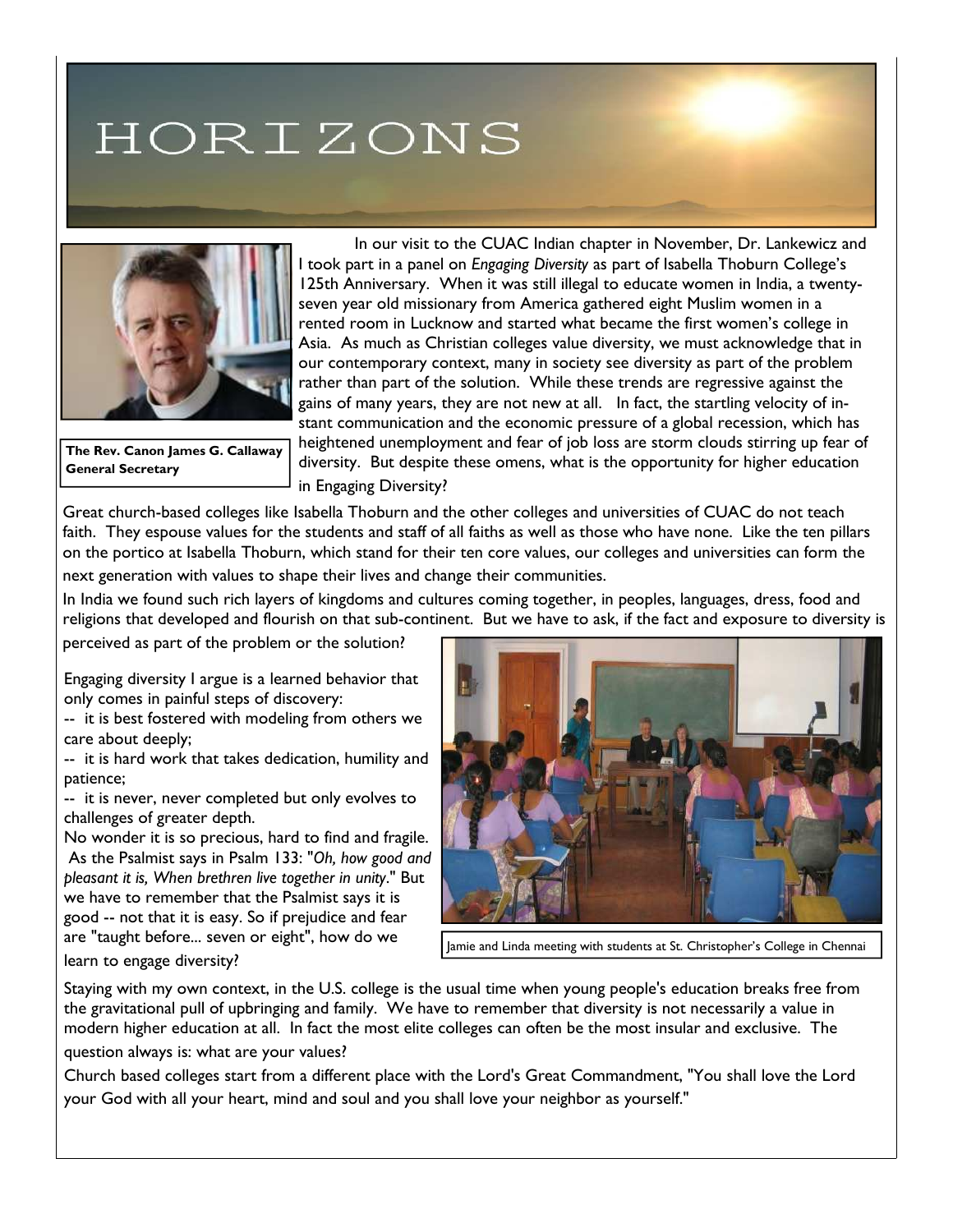While the Great Commandment is not exclusively Christian but comes from the Old Testament, it is religious values that give the highest place to engaging diversity. Church-based colleges can make this happen by providing the shape and depth of community life in which every member is honored in their being and has a meaningful voice. Higher education in our schools is not a commodity to be bought, but formation of the person through lived community. It all has to come together -- faculty, staff, students, residences, classes, organization, meals traditions, alums and the world around them to be able to shape and enable lives to blossom.

On the basis of our time at Isabella Thoburn College I saw that church based colleges and universities, especially in South Asia have been engaging diversity in a growing sense over that past 100 years. In point of fact they have probably caused more than a little consternation for the sponsoring churches over the years for how far out their embrace of diversity has taken them. But today churches in the West are scrambling to catch-up and learn from them in coming to terms engaging the diversity we are finding in our own con-

texts. So the Indian Chapter is giving some significant insight to partners elsewhere to face the disturbing trends I started with. So this is an immediate example of how over these 125 years Isabella Thoburn College has been a means of engaging diversity not only in its own society, but also between South Asia and the West. That I would say is part of the solution.



Jamie & Linda with Mercy Parkpalatha and Rev. Spurgeon wearing the outfits they were felicitated with upon arriving at Lady Doak College.

### Association of Episcopal Colleges Meeting at Bard College, November 2011



House of the President, Dr. Leon Botstein, *from left to right*: Mr. Ronal Brown (St. Augustine's), Dr. Robert L. Sathcher Jr. (St. Paul's), Mrs. Satcher, Dr. Henrique Tokpa (Cuttington), Dr. Cleveland Sellers (Voorhees), Dr. Leon Botstein (Bard), Mr. Paul Heck (St. Augustine), Bishop Henry Parsley, Rev. Canon James Callaway (General Secretary), Dr. Michele Dominy (Bard), Bishop Herbert Donovan, Dr. John McCardell (University of the South).

The 2012 Annual Meeting of the Association of Episcopal Colleges, the American Chapter of CUAC, took place at Bard College in Annandale-on-Hudson, New York from November 17-18. The chapter began with a luncheon in the President's House given by Leon Botstein. In his thirty-sixth year as Bard president he is CUAC's senior college president or vice chancellor. Convened by AEC president Cleveland Sellers, president of Voorhees College, the chapter heard in-depth reports from each college. The evening was dedicated to experiencing Bard with a campus tour highlighted by the spectacular Richard B. Fisher Center for the Performing Arts designed by Frank Gehry. The evening included a panel from students in Bard's Civic Engagement Program. The chapter endorsed exchanges as a top priority for the coming years, requesting that they have a distinctive focus reflecting the core values of Episcopal Colleges. An innovation this year was a president's breakfast hosted again by Botstein.

### **Historic Black Colleges Meet New York, November 2011**



The presidents of the three HBCUs (Historic Black Colleges and Universities) came together in New York City at the Episcopal Church Center for a meeting on November 16, 2011. Also in attendance were The Reverend Angela Ifill and Elizabeth Lowell. The HBCUs are working towards strengthening their colleges and building for a sustainable future. It was reported that Eddie N. Moore, Jr. is the new CEO & Interim President at St. Paul's College succeeding Dr. Robert L. Satcher, Jr.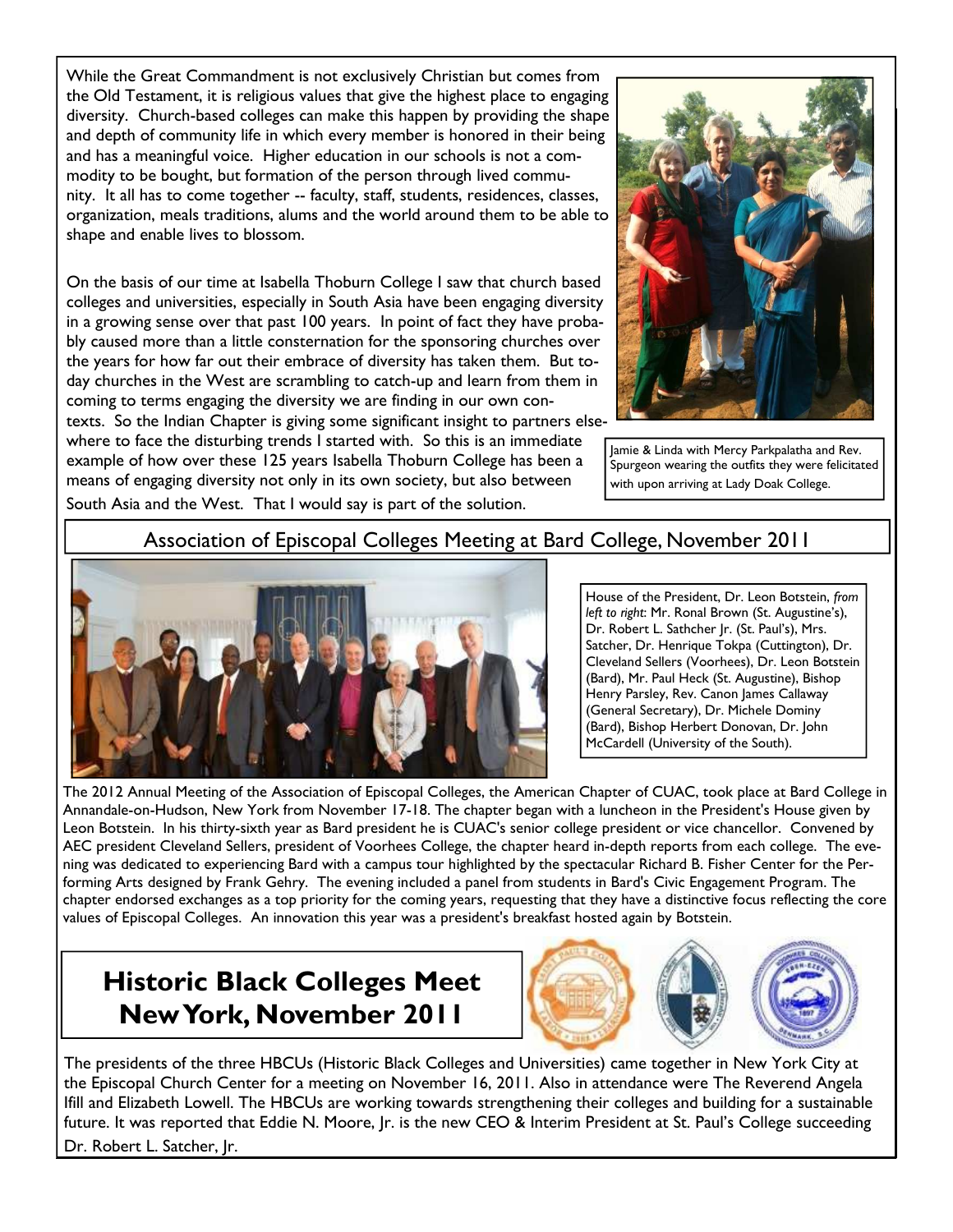

### Report on Exchanges by Linda Bright Lankewicz

CUAC is a worldwide association of institutions of higher education, founded for the exchange of ideas, the development of programs among member institutions, and the mutual support that might enable each institution to better serve its students, its societies, and the world. CUAC is committed to promoting cross-cultural contacts and educational programs, and the term "exchanges" has been used for those cross-cultural experiences.

 Because of the contacts that member institutions enjoy, CUAC institutions have been able to formulate a variety of exchanges. Our colleges and universities have made arrangements for visiting speakers, student internships, and joint courses and programs. This very month, there are two such exchanges taking place in India: at Lady Doak College and at Madras Christian College. Lady Doak College is hosting an international environmental conference, and the plenary speaker is Environmental Economist Robin Gottfried of The University of the South at Sewanee. Madras Christian College is celebrating the 175th anniversary of its founding, and The Rev. Dr. Jeremy Law of Canterbury Christ Church University will be participating in that august event (along with The Most Rev. Robert Willis, Dean of Canterbury Cathedral). Another exchange is the Intervention to Support Street Children project that is a joint effort of the Department of Health of Canterbury Christ Church University and Madras Christian College.

CUAC is an organization that provides opportunities and contacts that can lead to exchanges. The organization does not oversee or manage the exchanges; its mission has been that member organizations provide mutual support for one another. Exchanges are a means of mutually supporting one another and promoting cross-cultural contacts and programs.

 Contacts for arranging exchanges have primarily been made the Triennial meetings, which were occasions for members to meet and discuss possibilities. Recognizing the need for contacts in the interim between Triennial meetings, CUAC Board of Trustees has created an Exchanges Committee with the following charge:

*Develop a set of guidelines for exchanges among CUAC institutions, using a broad definition of exchanges that includes speakers, information exchanges, campus visits, consulting, faculty exchanges, and student experiences. Include protocols for facilitating contacts and communications among institutions and requirements for reporting and publicity regarding exchanges.* 

The Exchanges Committee hopes to facilitate exchanges by providing guidelines to assist institutions seeking to work together. They recognize the importance of publicizing the exchanges that are occurring so that other institutions may adopt similar models, and that publicity will primarily be in on-line media such as websites and social media. Committee members are Robin Baker and Henrique Topka, co-chairs; Linda Lankewicz; Henry Parsley; and Martin Punith.

The visit to the India Chapter by General Secretary James Callaway and Linda Lankewicz provided a great deal of information about the past exchanges and possibilities for exchanges in those institutions. We hope to gather information from other chapters. Having information about the particular interests of our member schools will allow those with similar interests to make connections and arrange for exchanges. CUAC's chapters are going to be important for helping us realize our mission to mutually support one another in cross-cultural exchanges.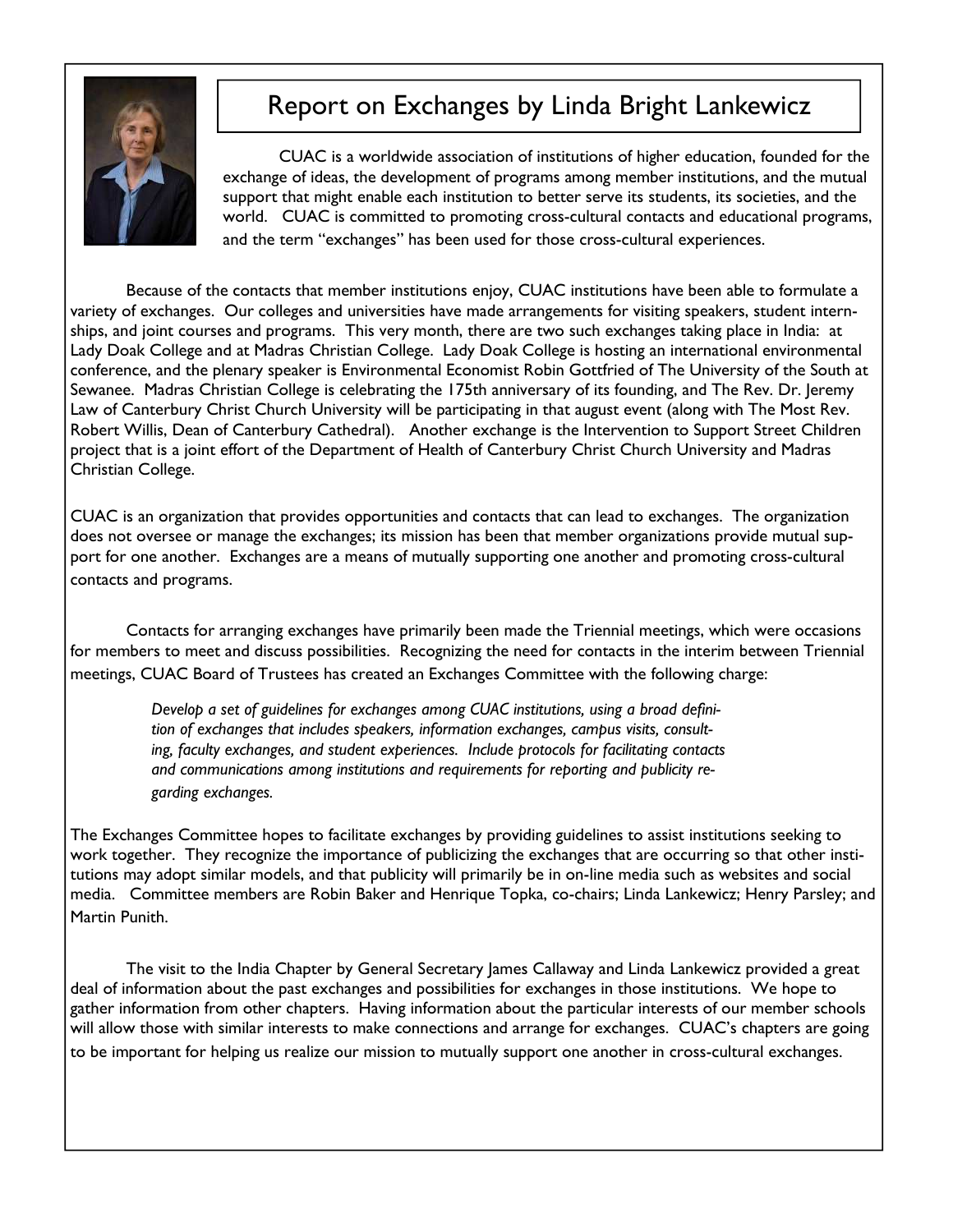What can you do to assist with this? The following are some things to consider.

#### 1. Information about past exchanges

 We would like for each chapter to report to the Exchanges Committee on any exchanges that have taken place in the past. In seeking funding for future initiatives, it is important that we have a record of our past experiences. Some of us have knowledge of particular efforts, such as joint courses taken by students, refurnishing the Cuttington College Library, supporting the Episcopal University in Haiti, a student exchange between Renison University College and Sewanee, and Japanese instruction faculty exchanges between Rikkyo University and Sewanee. The Exchanges Committee would like to receive a list of past exchanges from each CUAC chapter.

#### 2. Information about current exchanges

 We have been delighted to discover that there are on-going exchanges. If you are engaged in an exchange, please send a report to the CUAC office for inclusion in the *Compass Points* and on future webpages. We will have greater likelihood of finding funding for future initiatives if we have a record of success.

#### 3. Information for future exchanges

 We are compiling information about opportunities for future exchanges and would like to circulate this broadly among our members so that there may be exchanges in all the chapters. Think about what your institution might offer and where its interests might lie. The following are examples of the type statement one might send to the CUAC office.

- a. My university is actively studying the effect of pesticides in our area and would welcome a onemonth exchange with a scientist, who might be given hospitality while here in return for studying with us and exploring the possibility of further research.
- b. Our college has an outreach program for educating pre-school children and would welcome having a group of five students along with a dentist work with us on this outreach for two weeks, and we could provide room and board and would appreciate receiving medical and dental supplies for the children.
- c. My university would like to send a faculty member to another CUAC school during a semester sabbatical for the purpose of research and curriculum development while working in the same field, and we would appreciate receiving room and board from the host institution.

These are merely examples and not intended to indicate any particular direction that an exchange might take. Note that each example offers specific information about the time frame, the person or persons who might be involved, the expectations for local hospitality, and the subject matter to be pursued during the exchange.

CUAC is an organization that seeks to serve its members. It has few resources of its own but powerful resources in the relationships that exist among members. It is only as strong as its members and the mutual support that exists among its members.

Linda Bright Lankewicz, Chair of the Board of Trustees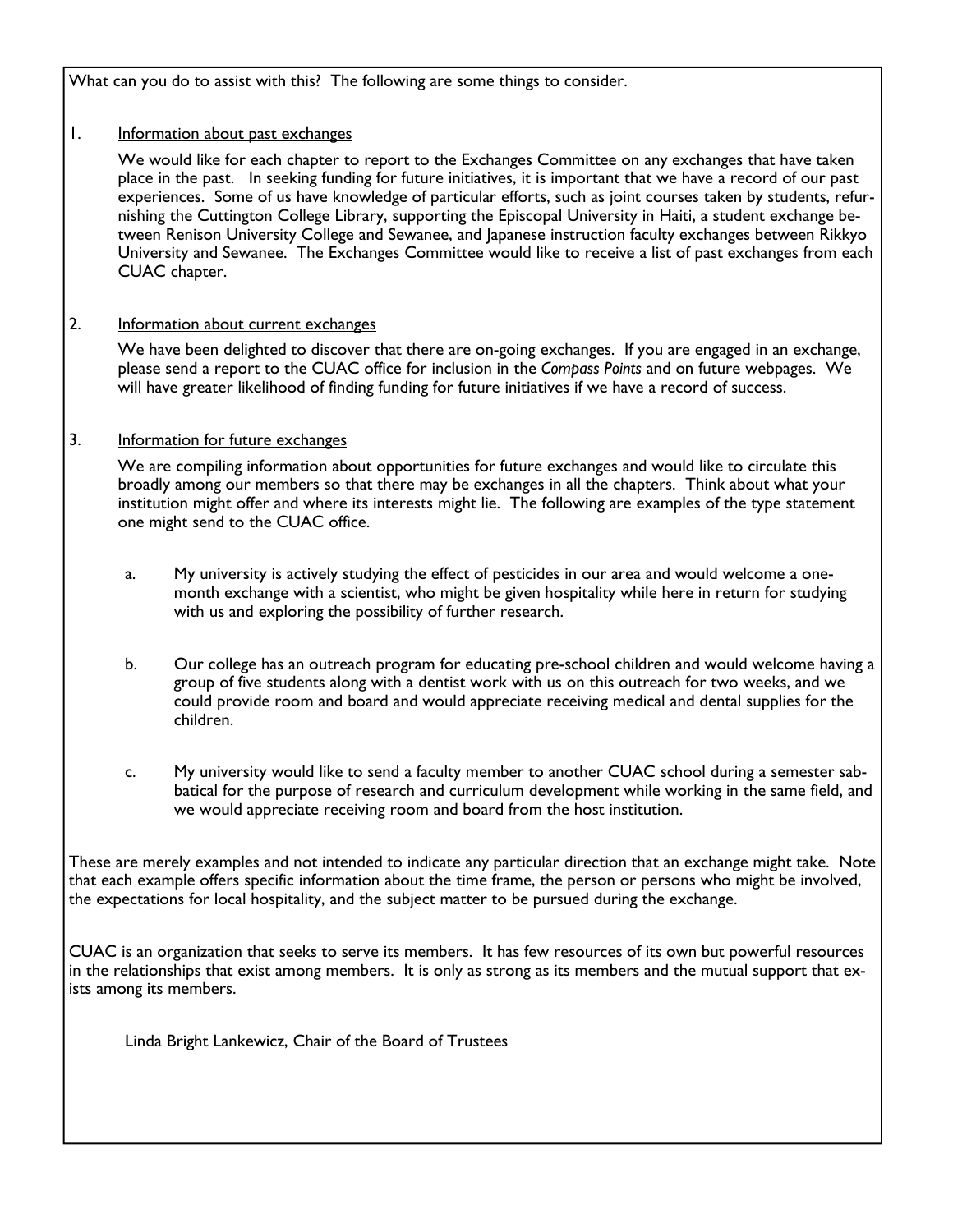## **BG Global: India**



Visiting the site for St. John's University College's new International Hostel in Tirunelveli.

In December 2011, Bishop Grosseteste University College Lincoln (BG) officially launched BG Global India, our institution's new international project which builds academic bridges between BG and the Higher Education Institutions of the Diocese of Tirunelveli, Southern India: St John's College University College, St John's College of Education, Sarah Tucker College and Sarah Tucker Teacher Training Institute. With the support of Professor Muriel Robinson and Rt. Rev. J.J. Christdoss, Bishop in Tirunelveli, staff and students in these five Higher Education institutions aim to share teaching, learning and research experiences. We firmly believe this international exchange programme will touch the lives of staff and students here at BG and in Tirunelveli, in the Indian state of Tamil Nadu.

BG GLOBAL: India is built on the links between BG and Higher Education Institutions and Schools within the Diocese of Tirunelveli, developed by the Diocese of Lincoln a project created by BG governor Mike Jacobs at Lincoln Minster School, called 'Project India'. BG GLOBAL: India aims to grow mutually beneficial and sustainable links between BG and St John's College, in Palayamkottai, and HE institutions located in the same diocese, St John's College of Education, Sarah Tucker College, Sarah Tucker Teacher Training Institute, and the diocese's schools, such as: CSI Matriculation School, Bishop Sargent School for the Mentally Retarded, Askwith School for the Visually Handicapped and Florence Swainson School for the Deaf. Initially the project will promote short visits to Tirunelveli (around 2 weeks) by BG staff and undergraduate students and reciprocal visits to BG. A small group of BG students will visit St John's University College at the beginning of March 2012. A first longer exchange visit will happen in September 2012, when BG staff members and students plan to be in Tirunelveli for two weeks. In the longer term, we aim to fulfil the potential for more visits and longer exchanges.

As BG International Manager, I visited the afore mentioned institutions and schools together with Dr Claire Taylor, BG Dean of Students and Academic Engagement, last October (15-20 October 2011). It was my first trip to the diocese of Tirunelveli, and first time ever to India: what an amazing event! We were accompanied by Mike Jacobs, who knows Bishop Christdoss, and the area very well. The purpose of our visit was to establish the logistics and academic structure to turn potential plans into field trips, research exchanges and school placements: we came back with BG Global: India, a project which is now a reality. This success is based on our dedication to the project found equal enthusiasm in Rt. Rev. J.J. Christdoss, Bishop in Tirunelveli, and the principal of St John's College, Dr Ida Joseph. They helped us in finalising practical arrangements and securing an organisational structure which offers exciting academic prospects as well as feasible arrangements. With them, and all the pupils, students and colleagues we met during our visit, I discovered how the warmth of the Indian sun reflects the kindness and generosity of the people in Tirunelveli. It is this warmth that BG Global: India wants to capture. It is this warmth that will touch all the staff and students who will participate in this new internal exchange programme.

Dr Claudia Capancioni, Lecturer in English & International Manager claudia.capancioni@bishopg.ac.uk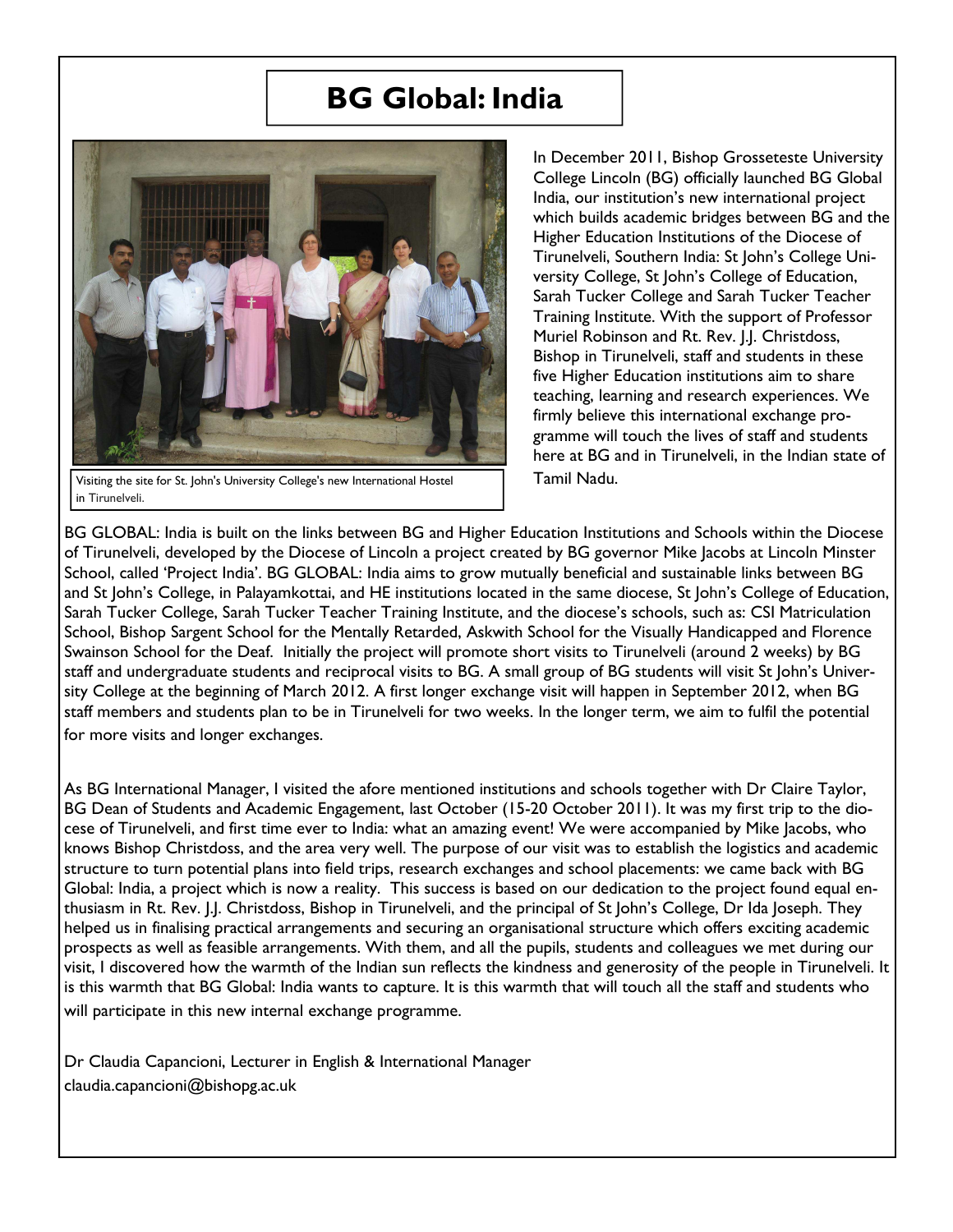

### Role of Teachers in Sustaining Values by Dr.Rachel Jebaraj

Principal & Secretary, St.Christopher's College of Education (Chennai)

 India has been a land of ethics, spirituality and tradition. Psychology, Philosophy and Education are intertwined to secure the goal of self realization. However, there is no exception with respect to deterioration of values. The whole country is experiencing massive erosion of values. Political and economic corruption, scandals and scams, anti-social and anti-national activities, etc. are on the rises all over the country. This rapid degradation of values has posed a heavy challenge to our higher education. Finstein remarked once: **"Try not to become a man of success but try to become a man of value."** 

 Mahatma Gandhi stated that the following seven deadly sins should never be committed by any individual. They are: wealth without work, pleasure without consciousness; knowledge without character; Commerce without morality; Science without humanity; Religion without sacrifice; and Politics without Principles; Each of these perversions reflects lack of values.

**People with character, integrity and right values are not for sale**. They know that money will buy amusements, but not happiness; a bed, but not sleep; books, but not wisdom; a clock, but not more time; a house not a home; medicine but not health; and a ring, but not a marriage.

When a child is born, parents, relatives and friends rejoice; but the child cries. When one dies, parents, relatives and friends cry; but the one who died rejoices, probably, because he has left for a better World with the satisfaction of contributing his mite to this World.

The urgency and importance of Value Education has come to limelight because of increasing conflicts in human life. The very existence of traditional institutions such as family, religion, state and society are being questioned. Their very foundations are in danger. It is thus time to analyze the context and the environment, in which the future of this nation is being nurtured.

Globalization has not only brought about an upheaval in the economic scenario worldwide, but it has also influenced every aspect of human life and relations. The young generation refuses to accept age-old values and traditions. Globalization has ushered a market culture into family life and human relations.

Individualism has replaced the communitarian dimension. Commitment and responsibility to society and family have been replaced by individual competence.

Another impact of the market culture is consumerism. The market, which is flooded with goods, has created unlimited greed and lust in the human beings. No one understands the noble virtue of 'ethic of enough'. A person is valued for what he 'has' and not for what he 'is'. Status is given more importance than identity.

Ethnic quarrels, communal riots, terrorism and threats of war create tension in the lives of people. Even poor countries are spending millions for strengthening their defensive and offensive forces, while a vast majority of their population is starving.

The weakness of the present education system in India is its failure to enlighten the conscience of students. Overemphasis is given to developing competence, while character formation is neglected. The deterioration of values and an increase in violence and conflicts in society are due to the absence of a holistic approach in education. As a result, we have become a nation plunged into conflicts at all levels.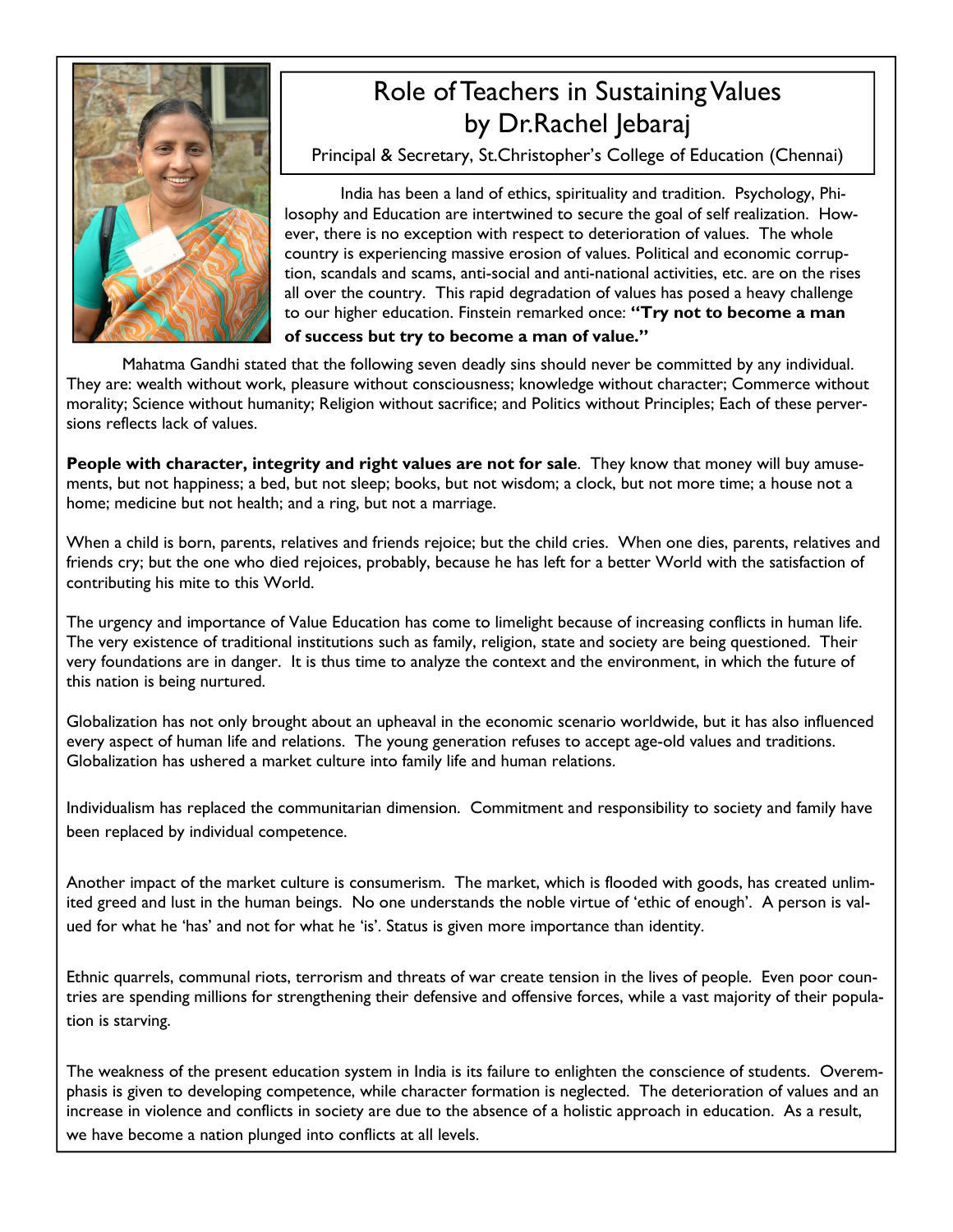When educationists neglect the significance of character formation through Value Education, we become a nation without character. Values cannot be taught in the classrooms; they are caught. In this regard, I endorse what is proposed in the NCERT document on Value Education, that it will not be taught as a subject but inserted into the curricular and co-curricular activities of the school.

> *"It is expected to be integrated into every aspect of school life; classrooms, school assembly, playground, cultural centers and other aspects".*

It should affect the policies of the school and style of administration. It is time for us to review the Value Education imparted in our schools and colleges. Students need to witness the practice of values. They 'catch' values from those who practice them. A teacher, who is punctual daily, need not tell the students to be punctual. They learn it from his/her life. A principal who honors his/her fellow teachers, peon and watchman of the school is teaching lessons of honoring human beings by his example. Similarly, the life example of parents who live their lives with truth and integrity is the best book for the children to read and understand.

It is heartening to read in NCERT document, *"Every Teacher has to be a Teacher of Values."* One can give only what he/she has. When teachers and parents teach values by their life example they take the place of textbooks. Then there would be no need of any Moral Science textbooks.

The fruits of life, actions and behaviour are the tests of Value Education. While examinations are needed on all other subjects, while the student is in the school, the examination on Value Education takes place while students live their lives out in the world, after they have completed their studies.

A value based life transforms an object into a subject, an individual into a person and a person into a human being (holistic development). This education is informal or spontaneous, an ongoing process. Introspection would make us realize that we living in a heavily value laden but still valueless configuration. Watering tree leaves, twigs, branches would be a futile attempt unless the roots are taken care of. It is the human soul that needs to be enlightened.

A balanced organizational culture which leads to the value-based education, is necessarily supposed to guide behaviour of the students and help in promoting ethical behaviour in the system.

Education is an ethical practice. The values transferred to students through the school as an institution also include credentialism, competition and a utilitarian approach to learning.

All educational institutions agree upon essential competencies, albeit at varying academic levels. Therefore, the quality enhancement program should focus on enhancing essential learning that could bring the entire college together to work towards a common goal, a goal that is consistent to prepare students to succeed in the real world.

*"Faith moves mountains"* is the key thought and this directs a state of confirmed cognition in every living being. Since its nature is more hermeneutic in human beings, the expectation of civil values is lived through and several divergent dimensions of the quality paradigm emerge against the capitalist status-quo symptoms of the post-modern society.

In the live and let live consensus, the factors of construction like locale, caste, sex and economic status can be very well considered and dissolved only at educational institutions. Thereby strife against the elitist culture of academic institute and a structural awareness of educational predictions should initiate the rebel against the value crisis.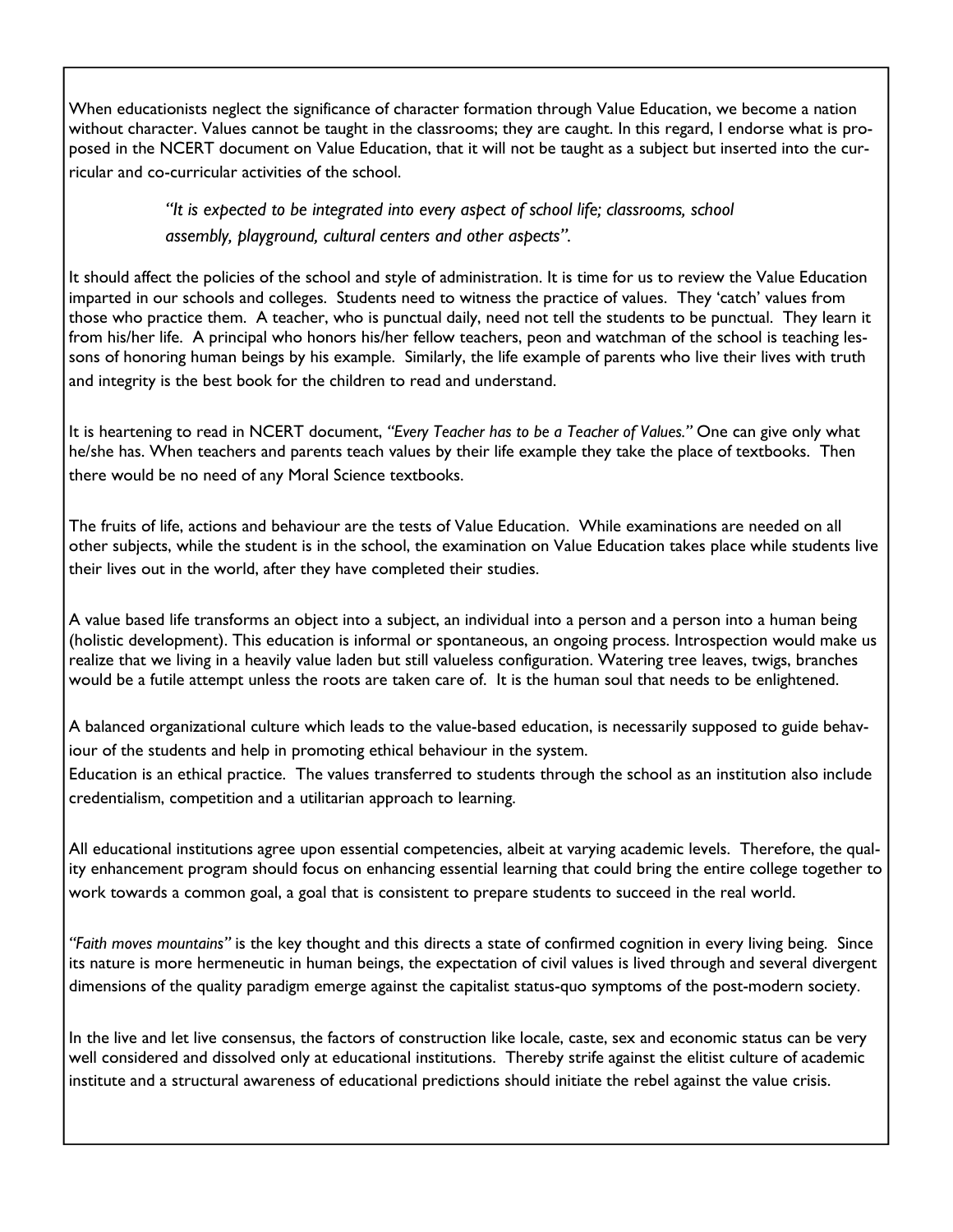#### **Role of Teachers**

There is widespread criticism of teachers for their lack of commitment. The quality of teachers has an impact on the students. We have a heritage of honoring teachers more than God Himself. The saintly poet, Kabir Das had said this very clearly in his writings. "If you see God and your teacher at the same time, you should salute the teacher first".

There can be no two opinions about the importance of the teacher in building up society through enlightened leaders and saints whom they have shaped. We must ask ourselves why we have lost this rich tradition of saintly and wise teachers. Today's teachers have commercialized education. The students have lost their respect for teachers and parents do not trust them anymore. There was a time when the simple schoolmaster was the central figure in a village community. The rich and poor approached him for guidance and advice. But why has the teaching profession become the last option for youth today when they look for a career in life?

The values are transmitted through general tone of the school and so called hidden curriculum. It is important that teachers order their behavior in accordance with the highest standards and ethics of the profession. Some of the values that need to be developed among teachers are:

- Appreciating students feelings and ideas.
- Spirit of inquiry.
- Checking home assignments properly;
- No discrimination towards students on the basis of sex, caste, creed, economic status and family background.
- Tolerance.
- Quest for knowledge.
- Cleanliness of the environment.
- Sensitivity to gender equality.
- Personal hygiene.

Nowadays, it is difficult to find teachers, who, by their exemplary behavior can influence their students. Parent teacher cooperation will help to create an environment for the children, which will help to impart a similar code of moral behavior. The teacher has an important place in the cultivation of values among the students.



To learn more about this program, visit http://www.bard.edu/civicengagement/ OR Contact Erin Cannan. Associate Director cannan@bard.edu

One of the highlights of the AEC Meeting at Bard was the student-led presentation on Bard's Civic Engagement Program. The program's mission is to use, "its campus and resources to develop robust and sustainable programs that address social problems in practical ways, reach underserved and underrepresented populations, and tackle critical issues of education and public policy. With an entrepreneurial spirit and a sense of civic duty informed by social consciousness, Bard shapes policies, implements programs, and demonstrates public leadership." They achieve this through exciting and innovative student-led internships and initiatives both in the United States and abroad.